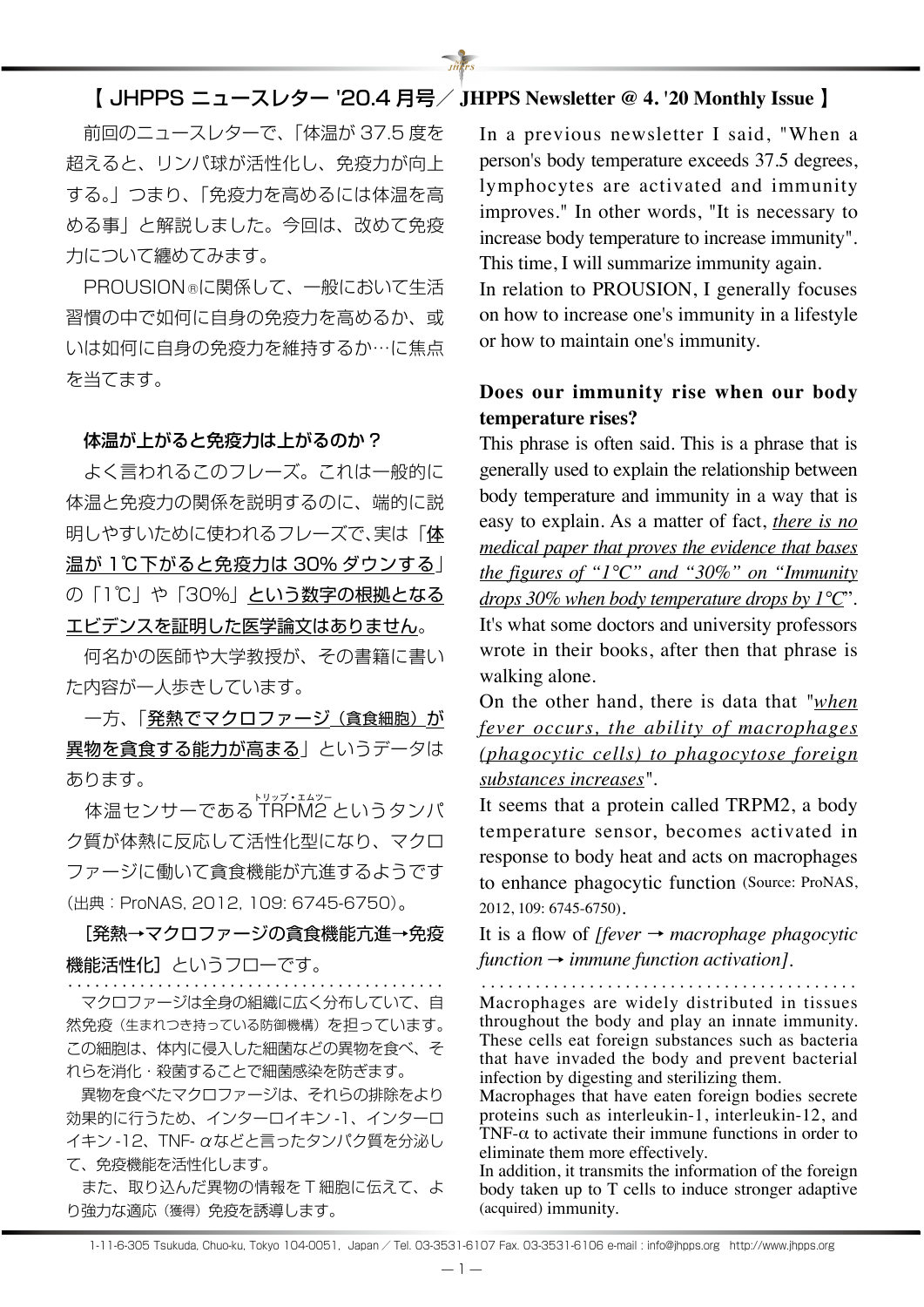体温が下がると、新陳代謝が低下する !? 厚労省のある報告書の基礎代謝に関する項目 に、「体表面積が広い場合には体表面からの放熱 量がそれに比例して多いため…体温が1℃上昇 するごとに代謝量は 13% 増加するとされるこ とから、体温が高い人は基礎代謝が大きい。」と 書かれています。それを逆にして、「体温が下が ると新陳代謝が低下する」となり、ここから文 言を変えて「体温が1℃下がると…」と言った 記述をよく見ます。しかしそれも出典が記載さ れたものは見かけませんから、誰かが何処かに 書いたものをそのまま確認せずにコピーしてい るのであって、厚労省の文章には 13% と記載 されているのに、12% になってしまっているも のが多く見受けられます。間違った記述を、確 認もせずにそのままコピーしている証拠ですね。

 因みに、この厚労省の報告書にも出典は記載 されていませんが、私は出典のアドレスを調べ てあります(ここで記載はしません)。

 扨て、ここで言っているのは、「運動時の発熱 に対して代謝が高まる」という事です。

 つまり、発熱器官である筋肉の活動が減って いる状態では、代謝は悪くなる訳です。筋肉が 動かなければ血流も悪くなります。血流が悪く なれば、酸素・栄養素が組織末端まで行き渡り ませんし、老廃物の回収も上手くいかなくなり ますから、組織の再生が滞って、老化が起きます。 細胞や組織が老化、劣化すれば、外部から侵入 して来た Virus には勝てなくなります。これが、 「免疫力が低下する」になります。

逆に言えば、末梢血流が良ければ、代謝が高 まって免疫力も向上することになります。

### 睡眠不足になると免疫システムが崩れる !?

 人はウイルスに感染すると眠くなり、自然に 睡眠を取るようになります。これは、免疫シス テムが正常に働いている証拠です。

**Body temperature drops = metabolism decreases !?** The Ministry of Health says at Labor and Welfare's report on basic metabolism states, "*If the body surface area is large, the amount of heat released from the body surface is proportionally large. The metabolic rate increases by 13% for every 1°C increase in body temperature. As a result, people with higher body temperatures have greater basal metabolism.*" Someone reversed it and said that "As body temperature decreases, metabolism decreases". In addition, the wording changes from there, and you often see descriptions that say, "When body temperature drops by 1°C...". But I don't see the source listed, so apparently they're copying what someone wrote somewhere without checking. Therefore, although the Ministry says "13%", there are many cases where "12%" is mistakenly entered. It is proof that someone made a wrong description, and the next person copied it without checking it.

By the way, although the source is not mentioned in this report of the Ministry of Health, Labor and Welfare, but I have checked the address of the source (I will not mention it here).

Now, the report says, "The metabolism increases with fever during exercise."

In other words, *metabolism worsens when the activity of muscles, which are the heat-generating organs, is reduced*. *If your muscles do not move, your blood flow will be poor*. *If your blood flow is impaired, oxygen and nutrients will not reach the end of your body tissue, and conversely, waste collection from the end of the tissue will not work*. *This means that your body's tissues are slow to regenerate and aging occurs*. *If your body's cells and tissues age and deteriorate, you will not be able to beat the virus that has entered from outsid*e. This leads to *"lower your immunity"*.

Conversely, *if your peripheral blood circulation is good, your metabolism will increase and your immunity will increase*.

**Lack of sleep = Immune system will make error !?** People become sleepy when infected with the virus and sleep naturally. This is evidence that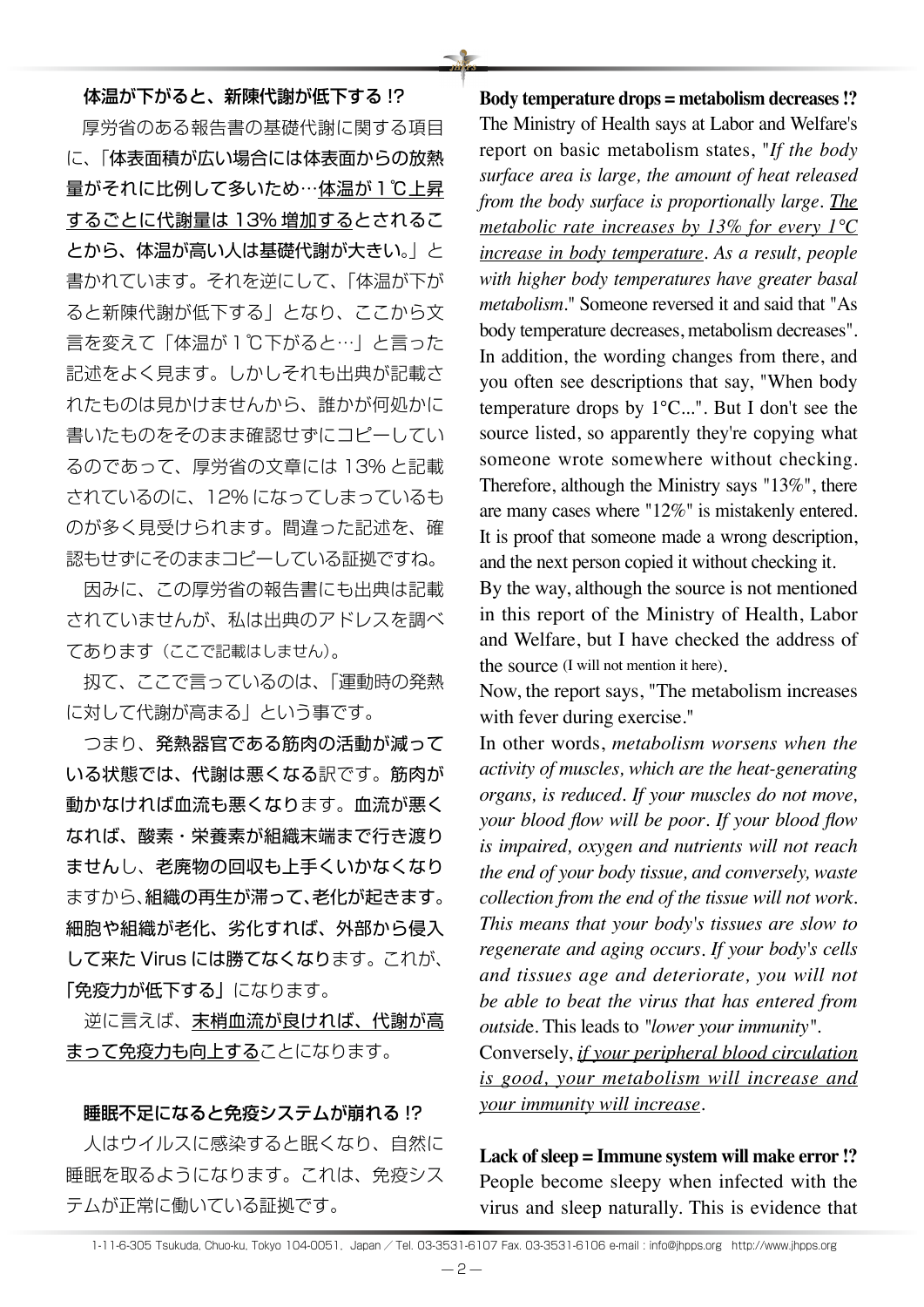人が風邪・ウイルスに感染する仕組みは…

1. ウイルスが口や鼻から体内へ

2. ウイルスが細胞に侵入して感染

3. 細胞が壊され症状(咳や喉の痛み)が発生

4. 免疫細胞(マクロファージ)が異常を検知

 5. 防御システム(サイトカイン)発動(発熱) となります。

 つまり熱が出ている状態というのは、サイト カインが「敵が来たぞ!攻撃だぁ!」とサイレ ンを鳴らして他の細胞たちに知らせる反応の一 つで、脳の体温中枢が刺激された結果です。

 このサイトカイン自身もウイルスと戦ってい ますが、眠りを促すようにも働きます。

 例えば肺にインフルエンザウイルスが入り込 むと、白血球がインターフェロン(免疫反応を行 うサイトカインの一種)を造ります。インターフェ ロンはウイルスの増殖を抑えるとともに、脳に 働いて熱を出し、ノンレム睡眠(熟睡モード)を 増やします(引用:「病気の原因は『眠り』にあった」 宮崎総一郎 著・実業之日本社 刊)。

 カリフォルニア大学サンフランシスコ校が 2015 年に発表した研究論文があります。

平均 29 歳の健康な男女 164 名が対象。

1. 7日間通常の睡眠を測定する

2. 鼻から風邪ウイルスを入れる

3. 睡眠時間別にグループに分ける

4. 管理された睡眠時間で 5 日間過ごす

5. 各グループのウイルス感染率を調べる

 結果は、次ページのグラフのように、見事に リンクした結果になっています。

 睡眠不足になると免疫システムが崩れるメカ ニズム…免疫力を維持するためには、良質な睡 眠が必要である…という事です。

良質な睡眠とは…

- 規則正しい睡眠、覚醒のリズムが保たれ、 昼夜のメリハリがはっきりとしている
- 寝床に就いてから、過度に時間を掛けすぎ

your immune system is working properly.

 $\frac{N}{1HR}$ 

How people get infected with colds and viruses ... 1. Virus enters the body through mouth and nose.

2. The virus invades the cells and you are infected.

3. The cells are destroyed and symptoms (cough and sore throat) occur.

4. Immune cells (macrophages) detect abnormalities.

5. The defense system (cytokine) is activated (fever). In other words, the state in which heat is emitted is one of the "reactions" that Cytokine

sounds a siren saying "The enemy has come! The enemy attacks!", and notifies other cells. It is the result that the body temperature central nervous system in your brain was stimulated.

The Cytokine itself also fights the virus, but it also prompts sleeping.

For example, when an influenza virus enters the lungs, leukocytes make interferons (a type of cytokine that performs an immune response).

Interferon suppresses viral growth and works on the brain to generate heat, increasing non-REM sleep (sleep mode) (Quotation: "The cause of the illness is 'sleep'" by Soichiro Miyazaki, published by Jitsugyo no Nihonsha).

There is a research paper published by the University of California, San Francisco in 2015. A total of 164 healthy men and women aged 29 years were targeted.

1. Measured normal sleep status for 7 days.

2. Put a cold virus through their nose.

3. Grouped by sleep time.

4. They spent 5 days in controlled sleep time.

5. Examined each groups virus infection rate .

The result was wonderfully linked like the graph on the next page.

It means that the mechanism by which the immune system collapses when sleep is lacking... good quality sleep is necessary to maintain immunity. What is good sleep ...

- Regular sleep and wake rhythms are maintained, and the sharpness of day and night is clear.
- You can fall asleep without taking too much time after you went to bed.
- You can get a feeling of deep sleep.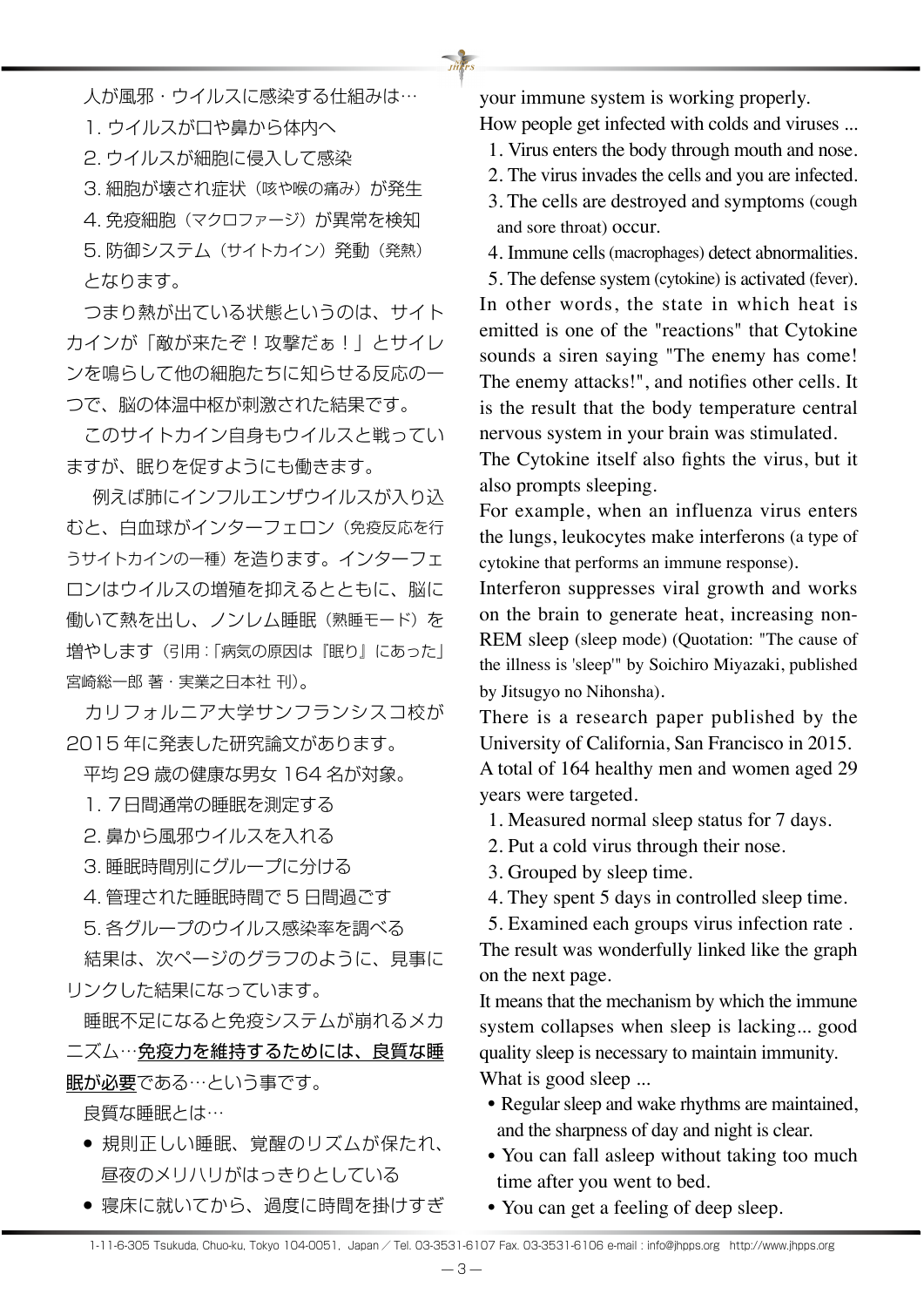ずに入眠できる

- 睡眠で熟眠感が得られる
- 必要な睡眠時間がとれており、日中に眠気 や居眠りすることがなく、良好な心身の状 態で過ごせる
- 涂中で覚醒することが少なく、安定した睡 眠が得られる
- 朝は気持ち良くすっきりと目覚める
- 目覚めてからスムーズに行動できる
- 日中、過度の疲労感がない
- 睡眠のことです。

 ですから免疫力の維持 =「自律神経系のバラ ンスが取れている生活習慣」に行き着きます。

これはストレスへの対処にも繋がります。

 ストレス(心身の過剰な緊張)を受けると、ス トレスに打ち勝つために自律神経のうち交感神 経が優位になります。

<sub>ストレス</sub><br>緊張状態で亢進する交換神経(脳波で言えばβ <sub>波)が優位になり続けると、弛緩の副交感神経</sub> (α波)に支配されている内臓、特に腸の働きが 落ちて腸内環境が悪化して免疫力が低下します。 また NK 細胞などリンパ球の数が減少しますか ら、免疫力の低下に繋がります。

 逆に副交感神経が優位になることで、リンパ 球が増えて活性化し、免疫力が向上します。白 血球(免疫細胞群)は体温が 37℃以上でより活

- Sufficient sleeping time is provided, and there is no drowsiness or falling asleep during the day, and you can spend a good state of mind and body.
- Stable sleep is obtained with less waking during sleep.
- You wake up in the morning comfortably and neatly.
- You can act smoothly after waking up.

• No feeling of excessive fatigue during the day. Therefore, the maintenance of immunity power is equal "lifestyle habit with balanced autonomic nervous system".

This can help deal with stress.

If you are under stress (excessive physical and mental tension), your sympathetic nerves will work to overcome the stress.

If the sympathetic nerve  $(\beta$ -wave in brain waves) continues to dominate, the intestinal function, especially in the internal organs that are controlled by the parasympathetic nerves (*α*-wave) of relaxation, falls, and the intestinal environment deteriorates, so immunity is reduced.

In addition, the number of lymphocytes such as NK cells decreases, resulting in a decrease in immunity.

Conversely, when the parasympathetic nerve becomes dominant, lymphocytes increase and are activated, improving immunity. This is because leukocytes (immune cells) become more active when the body temperature is above 37°C.



1-11-6-305 Tsukuda, Chuo-ku, Tokyo 104-0051, Japan / Tel. 03-3531-6107 Fax. 03-3531-6106 e-mail : info@jhpps.org http://www.jhpps.org